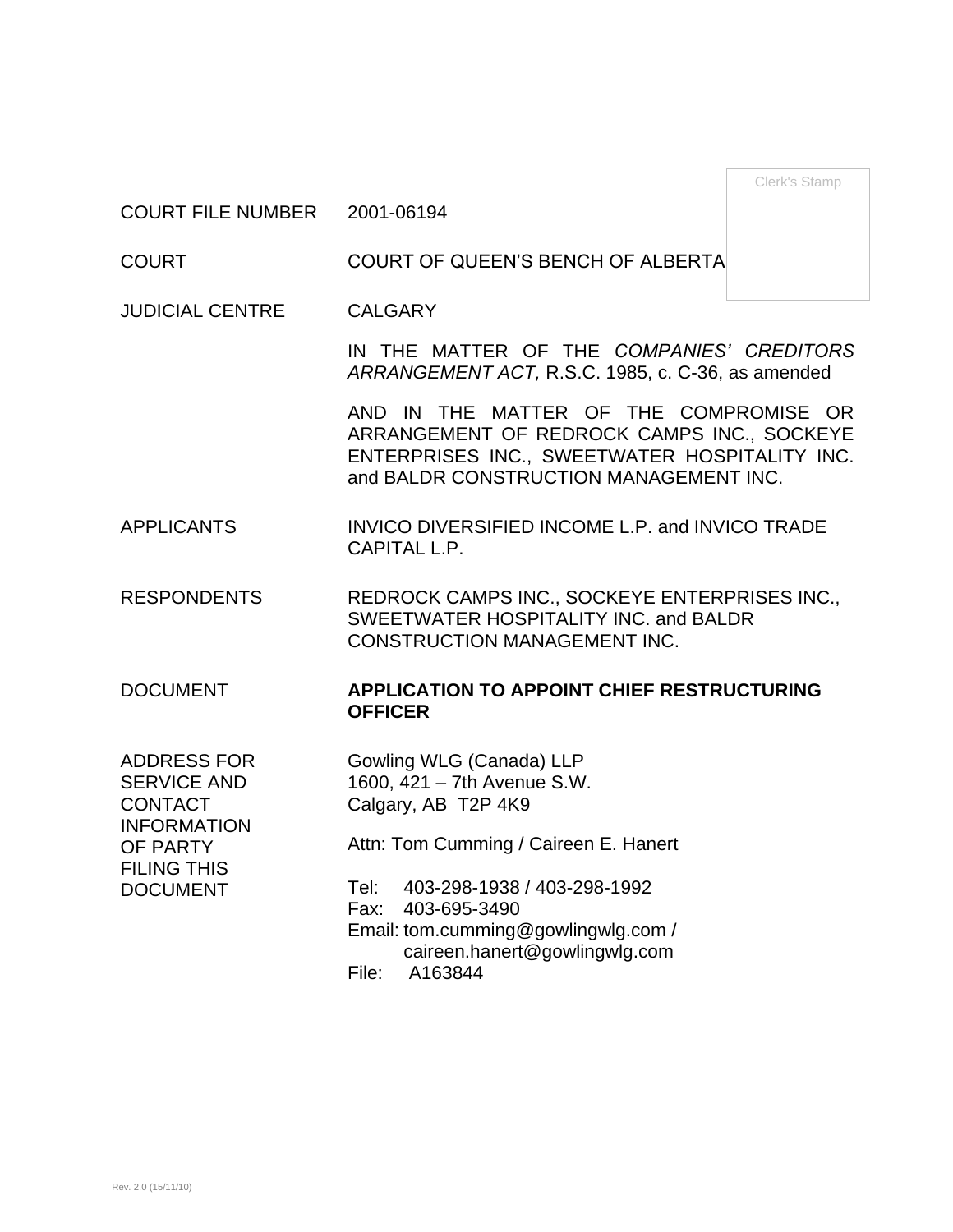## **NOTICE TO THE RESPONDENTS**

This application is made against you. You are a respondent.

You have the right to state your side of this matter before the Court.

To do so, you must be in Court when the application is heard as shown below:

| Date:   | October 9, 2020                         |
|---------|-----------------------------------------|
| Time:   | $2:00 \text{ pm}$                       |
| Where:  | To be heard by Webex. See Appendix "A". |
| Before: | The Honourable Justice Neufeld          |

Go to the end of this document to see what you can do and when you must do it.

### **Remedy Sought:**

- 1. The Applicants, Invico Diversified Income L.P. ("**IDILP**") and Invico Trade Capital L.P. ("**ITILP**" and together with IDILP, "**Invico**") seek an order pursuant to the *Companies' Creditors Arrangement Act*, RSC 1985, c C-36, as amended, (the "**CCAA**") substantially in the form attached as **Schedule "A"** hereto:
	- (a) appointing David Hawkins as Chief Restructuring Officer ("**CRO**") of Redrock Camps Inc. ("**Redrock**") and Sockeye Enterprises Inc. ("**Sockeye**");
	- (b) approving the engagement letter appointing David Hawkins as CRO of Redrock and Sockeye (the "**Engagement Letter**") in the form and content attached as Exhibit D to the affidavit of Christian Wutzke, affirmed October 5, 2020, subject to such minor amendments as the parties agree to, and with the consent of the Monitor;
	- (c) empowering the Monitor to execute the Engagement Letter on behalf of Redrock;
	- (d) providing that the CRO's indemnity, as set out in the Engagement Letter, is secured by the Directors' Charge set out at paragraph 23 of the Amended and Restated Initial Order; and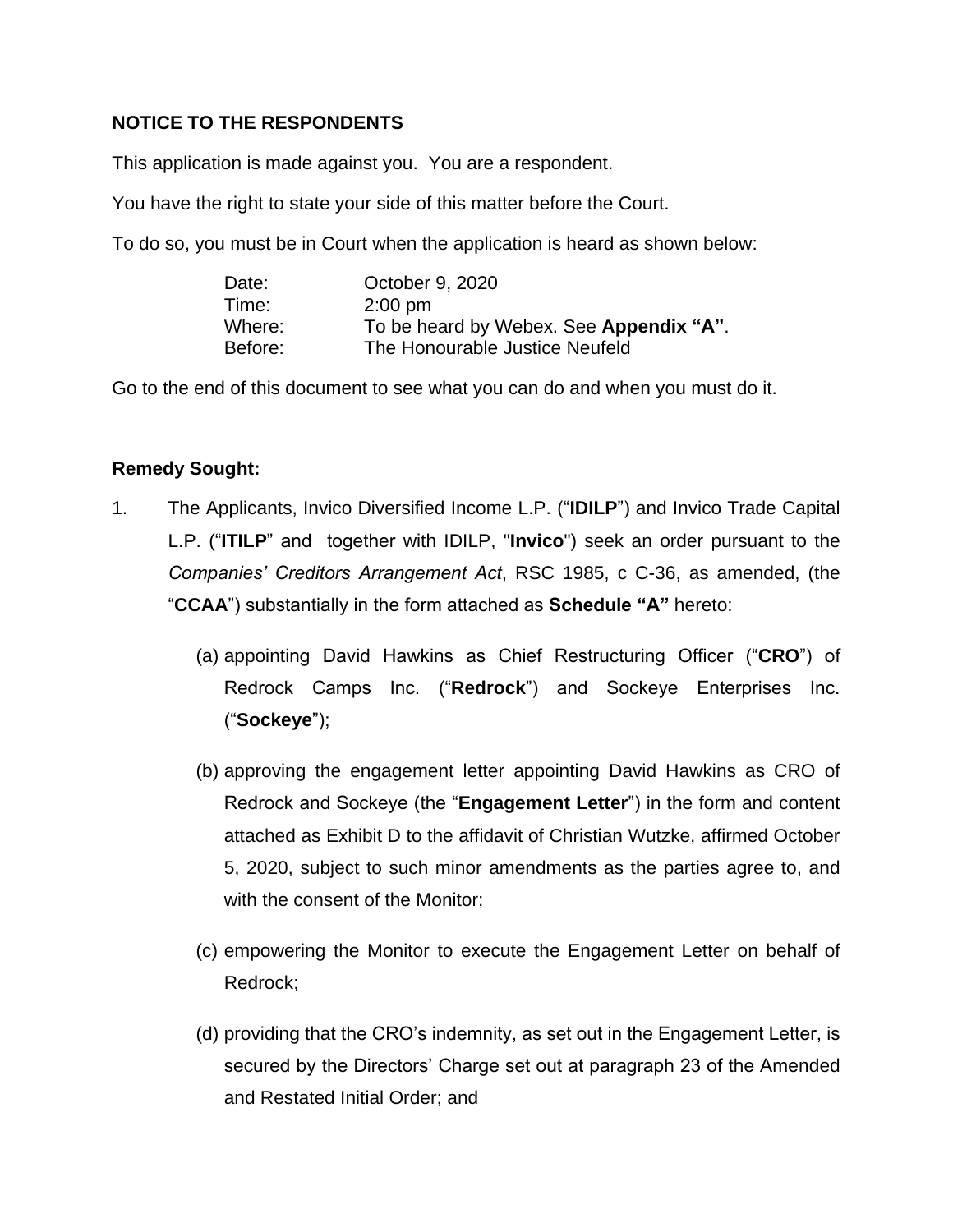(e) such further and other relief as the Applicants may request and this Honourable Court may grant.

### **Basis for this Relief:**

2. On May 13, 2020, this Court granted the Initial Order, which, among other things, (a) declared the Respondents are companies to which the CCAA applies, (b) granted a stay of proceedings against the Respondents (the "**Stay of Proceedings**"), (c) appointed BDO Canada Limited ("**BDO**") as Monitor of the Respondents in these proceedings, (d) granted the officers and directors a charge (the "**Directors' Charge**"), and (e) approved an Interim Financing Agreement to provide the liquidity necessary to finance the Respondents' operations and restructuring during these CCAA proceedings (the "**Interim Financing Agreement**").

#### **THE SISP**

- 3. On July 14, 2020, this Court granted an Order approving a sale and investor solicitation process in respect of the Respondents (the "**SISP**").
- 4. On August 21, 2020, Invico submitted a bid for (a) substantially all of the assets of Redrock not including its shares in Sockeye Enterprises Inc. ("**Sockeye**"), Sweetwater Hospitality Inc. and Baldr Construction Management Inc. (the "**Redrock Assets**"); and (b) substantially all of the assets of Sockeye (the "**Sockeye Assets**" and together the "**Purchased Assets**").
- 5. On August 31, 2020, the Monitor notified Invico it was the Successful Bidder, as defined in the SISP, in respect of the Purchased Assets.
- 6. Invico and the Monitor have agreed to a form of asset purchase agreement (the "**Sockeye APA**") for the purchase and sale of the Sockeye Assets. Invico and the Monitor have also engaged in negotiations regarding the asset purchase agreement for the sale of the Redrock Assets (the "**Redrock APA**").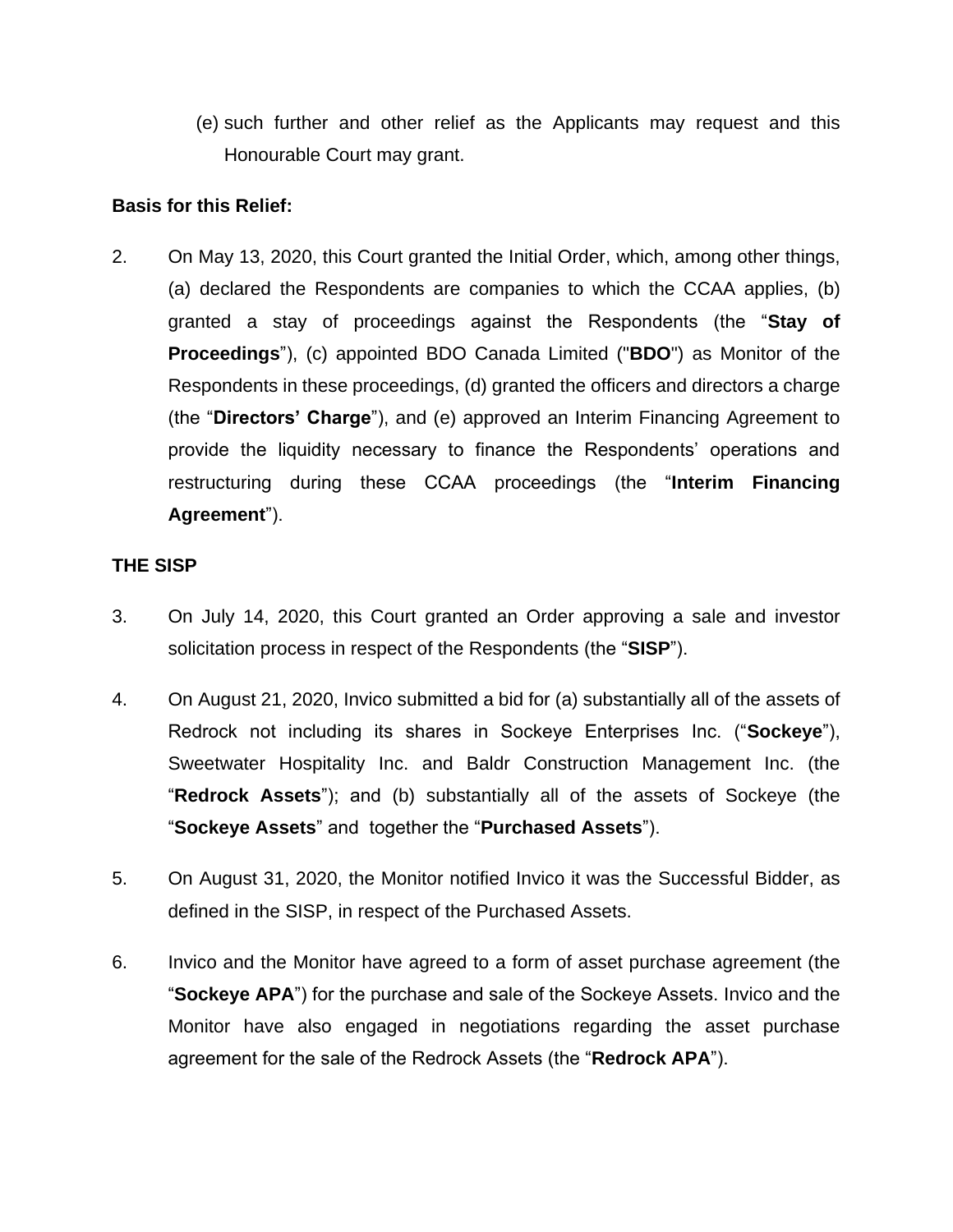7. On September 15, this Court granted an order approving the sale of the Sockeye Assets and extending the Stay of Proceedings to November 27, 2020. Invico and the Monitor anticipate that they will return to this Court for an Approval and Vesting Order for the sale of the Redrock Assets on or before November 27, 2020.

### **APPOINTMENT OF CHIEF RESTRUCTURING OFFICER**

- 8. Troy Ferguson resigned from his positions as Director and President of each of the Respondent companies, effective September 15, 2020. At this time, there are no officers and directors of the Respondents.
- 9. Jim Ashbaugh remained on as an executive of the Respondents in order to manage the day-to-day operations of the Respondents' business.
- 10. Jim Ashbaugh has resigned, effective October 31, 2020, due to concerns about operating Redrock's business without any officers and directors in place to direct him.
- 11. Invico and the Monitor are not in a position to return to this Court for an Approval and Vesting Order for the Redrock Transaction prior to October 31, 2020.
- 12. Additionally, the Monitor is currently attempting to collect outstanding accounts receivable owed to Redrock by Black Diamond Limited Partnership ("**Black Diamond**"). Redrock is unable to take steps to demand payment because there is currently no one with authority to bind Redrock and the Monitor is not empowered to make operational decisions for the Respondents.
- 13. The relief sought in the CRO Appointment Order is appropriate and necessary. There is no director or officer with capacity to bind Redrock and Sockeye and the Monitor does not have enhanced powers with respect to the operation of the Respondents' business. The relief sought contemplates that Mr. Hawkins be appointed to manage the operations of the Respondents' business, while the Monitor retains the independent power to negotiate any agreements and take such actions as are necessary to close the transactions of the Purchased Assets.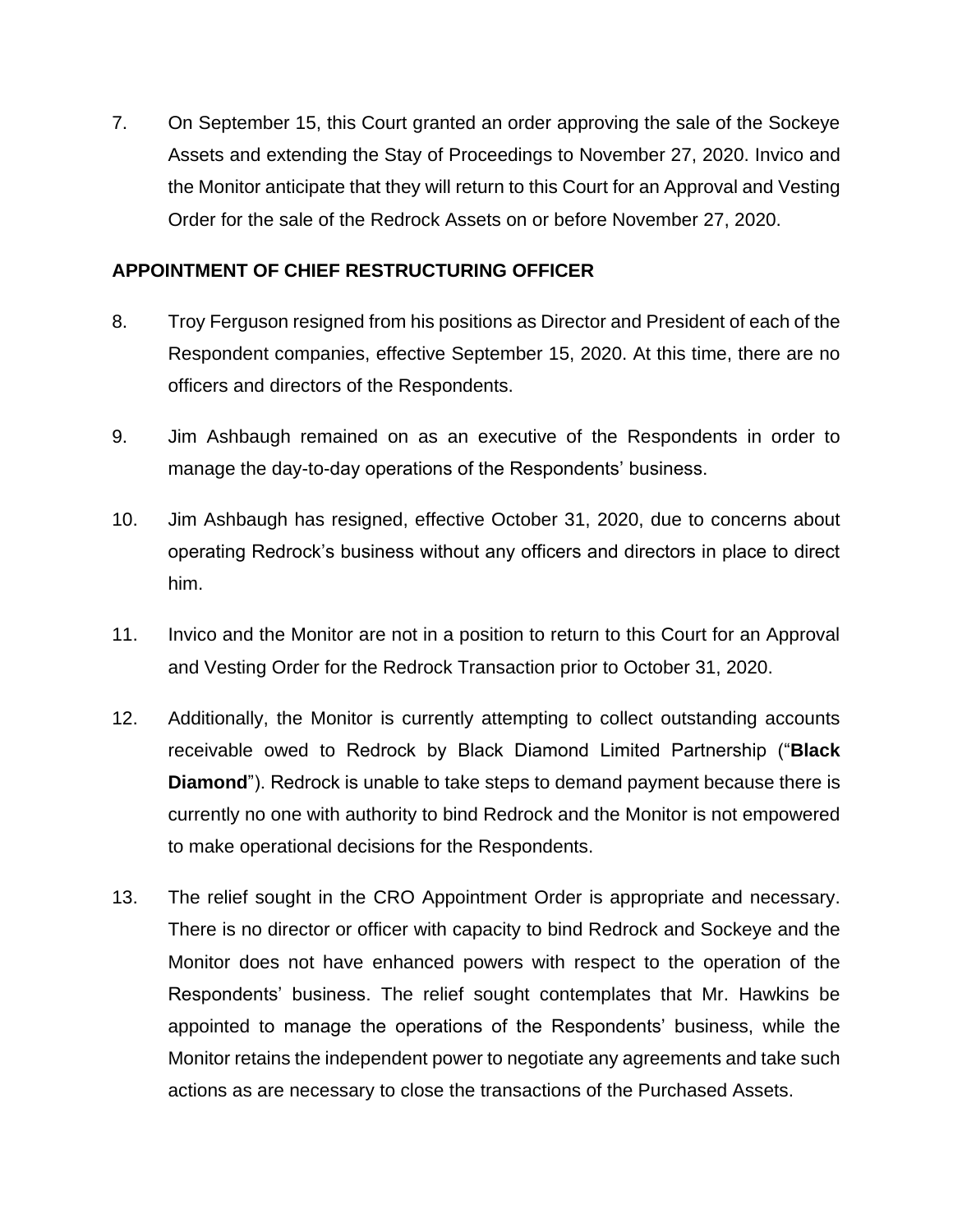- 14. Mr. Hawkins has significant experience advising a camp company and has been acting in an advisory and oversight role with respect to the Respondents' finances throughout these CCAA proceedings.
- 15. The Applicants plead and rely on the provisions of the CCAA, the equitable jurisdiction of this Court and such further and other grounds as counsel may advise and this Court may permit.

## **Affidavit or other evidence to be used in support of this application:**

- 16. The Affidavit of Christian Wutzke, affirmed October 5, 2020.
- 17. Such further and other materials or evidence as counsel may advise and this Honourable Court may permit.

# **Applicable Acts and regulations:**

- 18. *Companies' Creditors Arrangement Act,* RSC 1985, c C-36, as amended.
- 19. *Judicature Act*, RSA 2000, c J-2, as amended.
- 20. *Alberta Rules of Court,* Alta Reg 124/2010.
- 21. Such further and other acts and regulations as counsel may advise and this Honourable Court may permit.

## **WARNING**

You are named as a respondent because you have made or are expected to make an adverse claim in respect of this originating application. If you do not come to Court either in person or by your lawyer, the Court may make an order declaring you and all persons claiming under you to be barred from taking any further proceedings against the applicant(s) and against all persons claiming under the applicant(s). You will be bound by any order the Court makes, or another order might be given or other proceedings taken which the applicant(s) is/are entitled to make without any further notice to you. If you want to take part in the application, you or your lawyer must attend in Court on the date and the time shown at the beginning of this form. If you intend to give evidence in response to the application, you must reply by filing an affidavit or other evidence with the Court and serving a copy of that affidavit or other evidence on the applicant(s) a reasonable time before the application is to be heard or considered.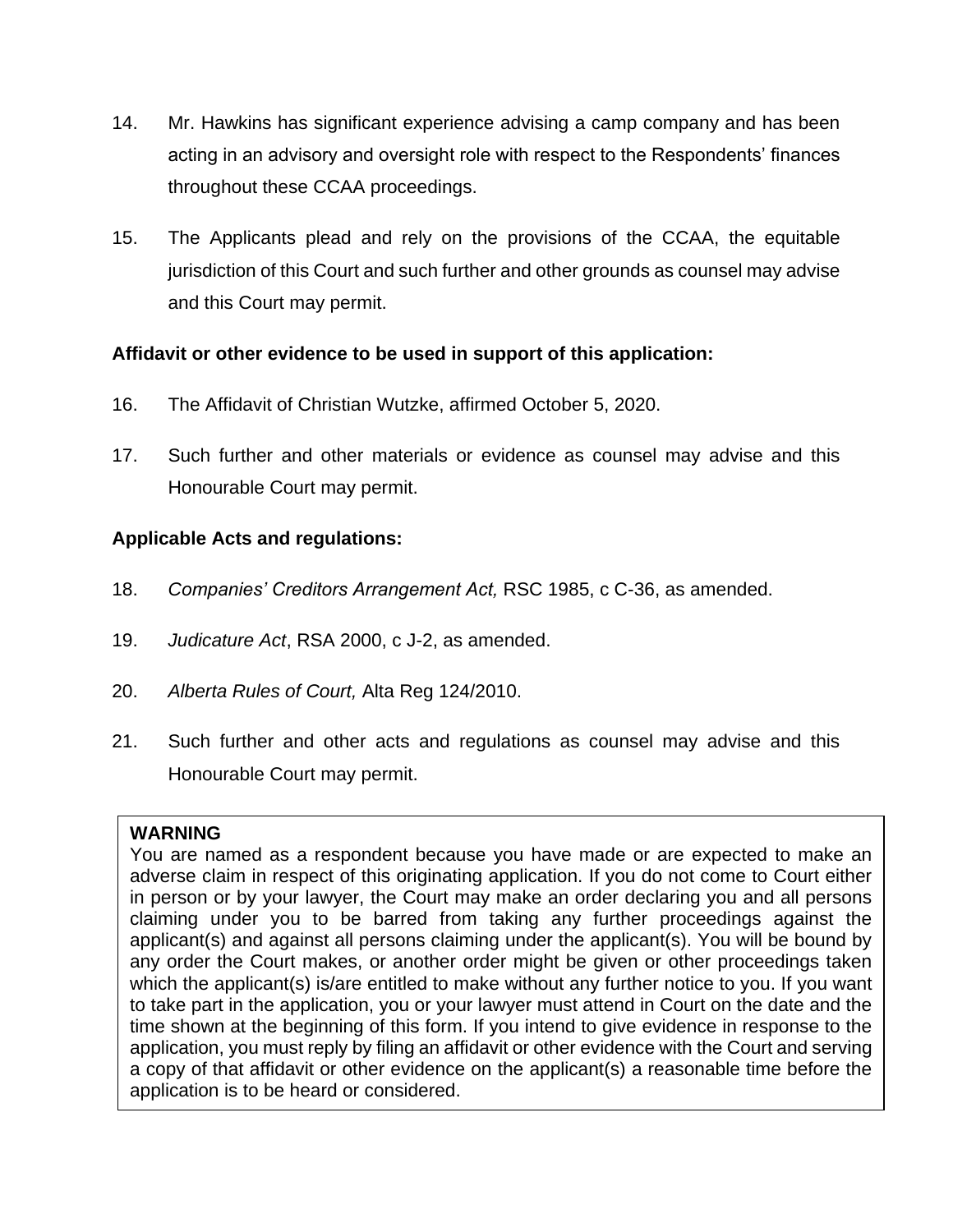# **APPENDIX "A" – WEBEX VIDEOCONFERENCE INFORMATION**

**Virtual Courtroom 60** has been assigned for the following matter:

Date: Oct 09, 2020 02:00 PM Style of Cause: INVICO DIVERSIFIED INCOME LP v. REDROCK CAMPS INC, 2001 06194 Presiding Justice: NEUFELD, J Virtual Courtroom Link: <https://albertacourts.webex.com/meet/virtual.courtroom60> Instructions for Connecting to the Meeting

- 1. Click on the link above or open up Chrome or Firefox and cut and paste it into your browser address bar.
- 2. If you do not have the Cisco Webex application already installed on your device, the site will have a button to install it. Follow installation instructions. Enter your full name and email address when prompted
- 3. Click on the **Open Cisco Webex Meeting**.
- 4. You will see a preview screen. Click on **Join Meeting**.

Key considerations for those attending:

- 1. Please connect to the courtroom **15 minutes prior** to the start of the hearing.
- 2. Please ensure that your microphone is muted and remains muted for the duration of the proceeding, unless you are speaking. Ensure that you state your name each time you speak.
- 3. If bandwidth becomes an issue, some participants may be asked to turn off their video and participate by audio only.
- **4. Note: Recording or rebroadcasting of the video is prohibited.**
- **5. Note: It is highly recommended you use headphones with a microphone or a headset when using Webex. This prevents feedback.**

If you are a non-lawyer attending this hearing remotely, **you must** complete the undertaking located here:

[https://www.albertacourts.ca/qb/resources/announcements/undertaking-and-agreement](https://urldefense.proofpoint.com/v2/url?u=https-3A__www.albertacourts.ca_qb_resources_announcements_undertaking-2Dand-2Dagreement-2Dfor-2Dnon-2Dlawyers&d=DwMF-g&c=d0WXBk_Z-g8VkGhzz_gPiQ&r=WegJx6VHW60t7cHQa1zhu52nW4WCsRLvMGRDvjxQ8S8&m=OSWqBPEMxugsJ7Qdu2ETlfiw3x4x-OtmmHkVeDSc7sI&s=c_qNPS94W4TNNRvKlohrftsEpGYr1vPZAPDqQzGcQYI&e=)[for-non-lawyers](https://urldefense.proofpoint.com/v2/url?u=https-3A__www.albertacourts.ca_qb_resources_announcements_undertaking-2Dand-2Dagreement-2Dfor-2Dnon-2Dlawyers&d=DwMF-g&c=d0WXBk_Z-g8VkGhzz_gPiQ&r=WegJx6VHW60t7cHQa1zhu52nW4WCsRLvMGRDvjxQ8S8&m=OSWqBPEMxugsJ7Qdu2ETlfiw3x4x-OtmmHkVeDSc7sI&s=c_qNPS94W4TNNRvKlohrftsEpGYr1vPZAPDqQzGcQYI&e=)

For more information relating to Webex protocols and procedures, please visit: [https://www.albertacourts.ca/qb/court-operations-schedules/webex-remote-hearings](https://urldefense.proofpoint.com/v2/url?u=https-3A__www.albertacourts.ca_qb_court-2Doperations-2Dschedules_webex-2Dremote-2Dhearings-2Dprotocol&d=DwMF-g&c=d0WXBk_Z-g8VkGhzz_gPiQ&r=WegJx6VHW60t7cHQa1zhu52nW4WCsRLvMGRDvjxQ8S8&m=OSWqBPEMxugsJ7Qdu2ETlfiw3x4x-OtmmHkVeDSc7sI&s=etjZuEUrGs2qOeXDEd46AJML5FrK80TmCdB3klr0W-8&e=)[protocol](https://urldefense.proofpoint.com/v2/url?u=https-3A__www.albertacourts.ca_qb_court-2Doperations-2Dschedules_webex-2Dremote-2Dhearings-2Dprotocol&d=DwMF-g&c=d0WXBk_Z-g8VkGhzz_gPiQ&r=WegJx6VHW60t7cHQa1zhu52nW4WCsRLvMGRDvjxQ8S8&m=OSWqBPEMxugsJ7Qdu2ETlfiw3x4x-OtmmHkVeDSc7sI&s=etjZuEUrGs2qOeXDEd46AJML5FrK80TmCdB3klr0W-8&e=)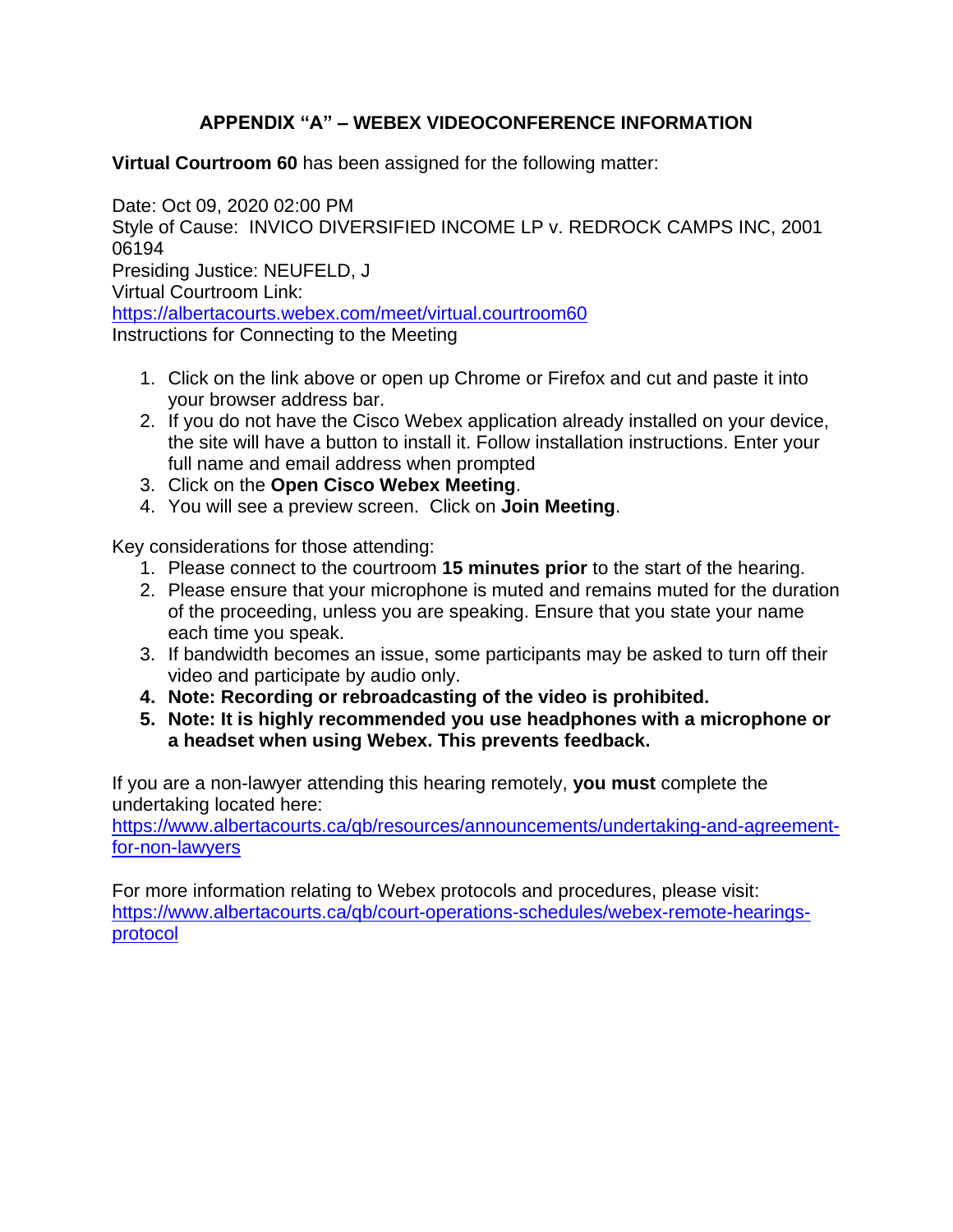# **SCHEDULE "A"**

[Order Appointing Chief Restructuring Officer]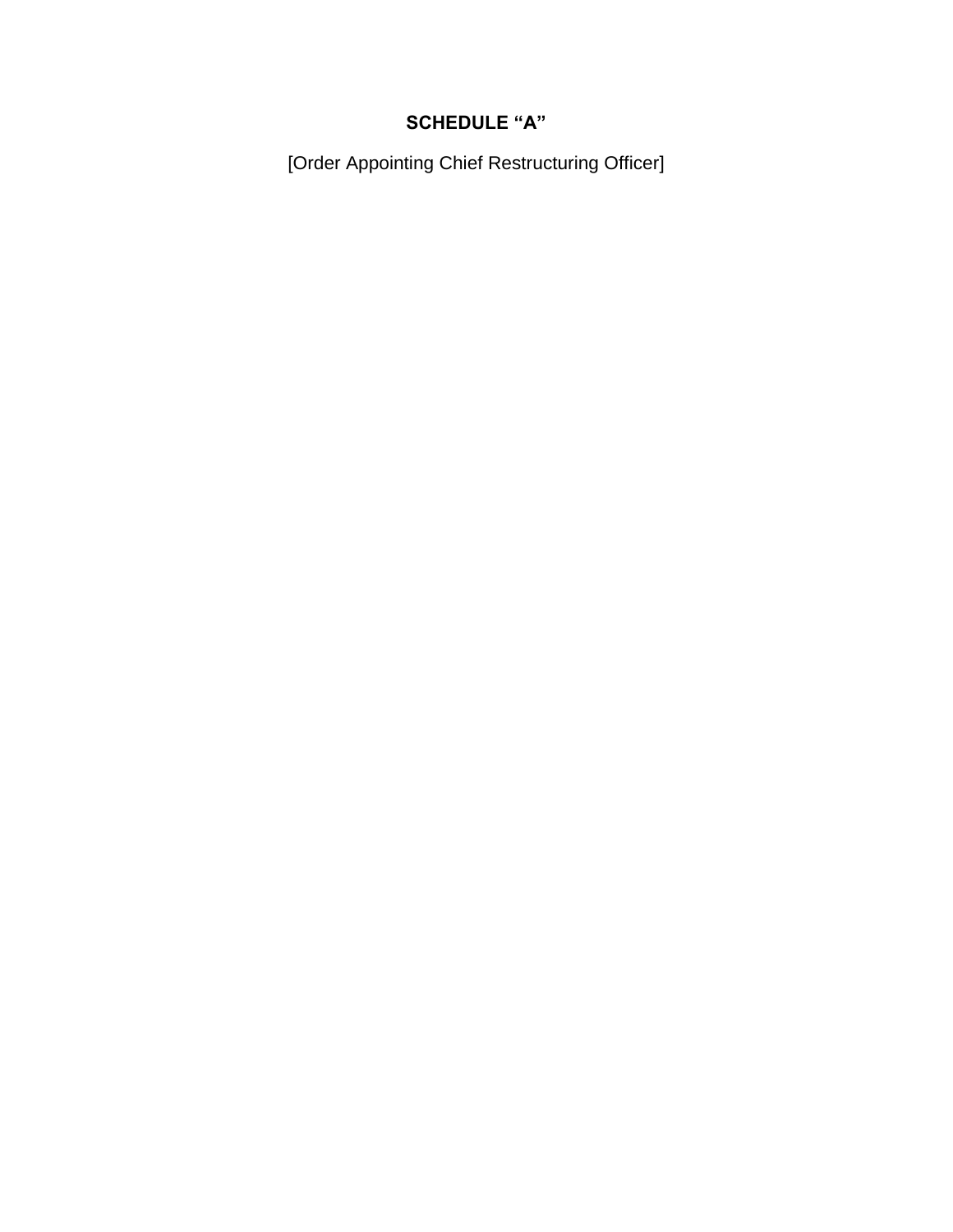Clerk's Stamp:

| 2001-06194                                                                                                                                                                                                        |  |
|-------------------------------------------------------------------------------------------------------------------------------------------------------------------------------------------------------------------|--|
| <b>COURT OF QUEEN'S BENCH OF</b>                                                                                                                                                                                  |  |
| <b>ALBERTA</b>                                                                                                                                                                                                    |  |
| <b>CALGARY</b>                                                                                                                                                                                                    |  |
| IN THE MATTER OF THE COMPANIES'<br><b>CREDITORS ARRANGEMENT ACT,</b><br>R.S.C. 1985, c. C-36, as amended                                                                                                          |  |
| AND IN THE MATTER OF THE<br><b>COMPROMISE OR ARRANGEMENT OF</b><br>REDROCK CAMPS INC., SOCKEYE<br><b>ENTERPRISES INC., SWEETWATER</b><br><b>HOSPITALITY INC. and BALDR</b><br><b>CONSTRUCTION MANAGEMENT INC.</b> |  |
| INVICO DIVERSIFIED INCOME L.P. and<br><b>INVICO TRADE CAPITAL L.P.</b>                                                                                                                                            |  |
| <b>REDROCK CAMPS INC., SOCKEYE</b><br><b>ENTERPRISES INC., SWEETWATER</b><br><b>HOSPITALITY INC. and BALDR</b><br><b>CONSTRUCTION MANAGEMENT INC.</b>                                                             |  |
| <b>CHIEF RESTRUCTURING OFFICER</b><br><b>APPOINTMENT ORDER</b>                                                                                                                                                    |  |
| <b>GOWLING WLG (CANADA) LLP</b><br>1600, 421 - 7th Avenue S.W.<br>Calgary, AB T2P 4K9<br>Solicitor: Tom Cumming / Caireen E.<br>Hanert                                                                            |  |
| Tel:<br>403-298-1938 / 403-298-1992<br>403-695-3490<br>Fax:<br>Email: tom.cumming@gowlingwlg.com /<br>caireen.hanert@gowlingwlg.com<br>A163844<br>File:                                                           |  |
|                                                                                                                                                                                                                   |  |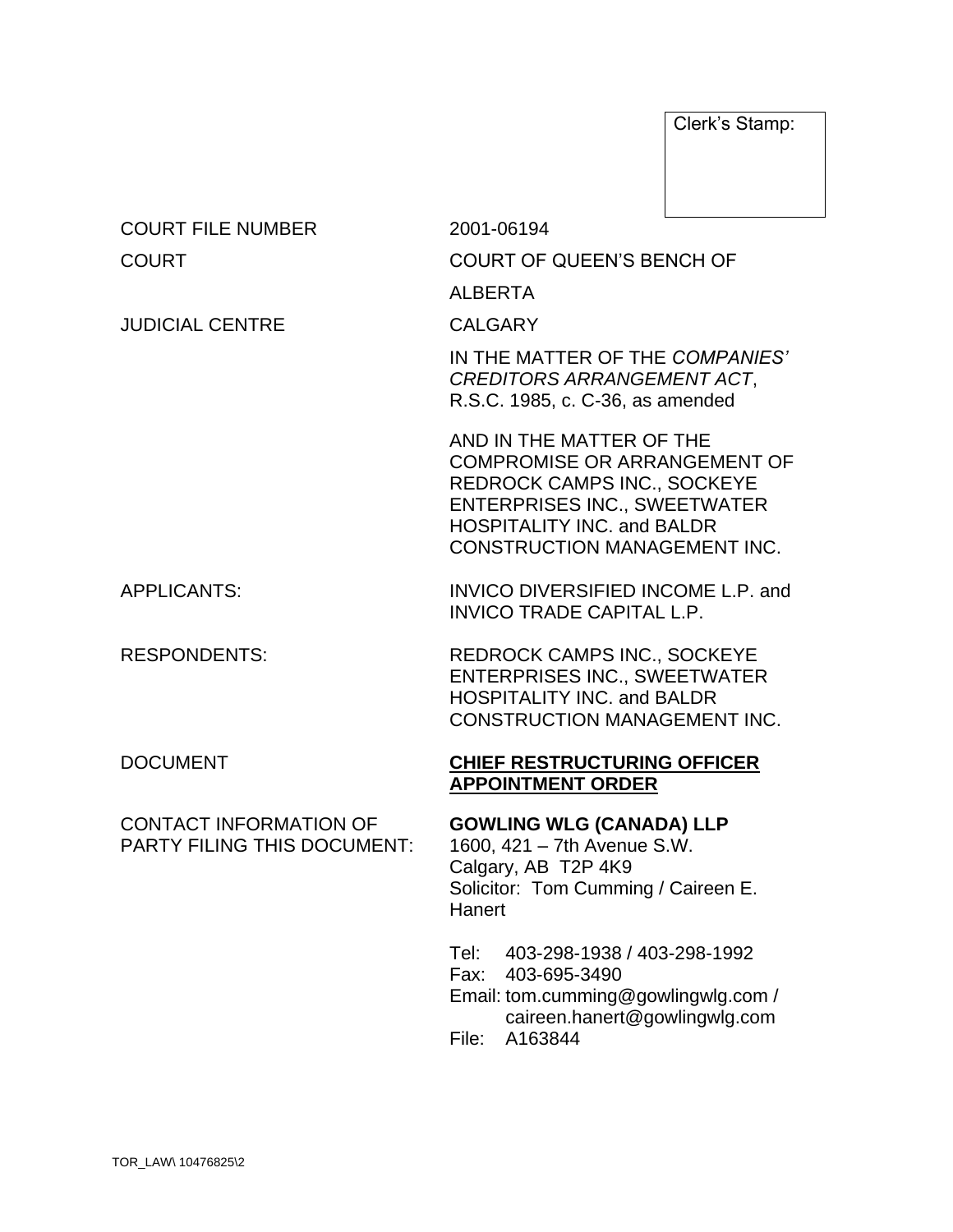| DATE ON WHICH ORDER WAS PRONOUNCED: | October 9, 2020            |
|-------------------------------------|----------------------------|
| NAME OF JUDGE WHO MADE THIS ORDER:  | Justice Neufeld            |
| LOCATION OF HEARING:                | <b>Calgary Court House</b> |

| October 9, 2020            |  |
|----------------------------|--|
| <b>Justice Neufeld</b>     |  |
| <b>Calgary Court House</b> |  |

**UPON** the application of Invico Diversified Income L.P. And Invico Trade Capital L.P. (collectively, the "**Applicants**"); **AND UPON** having read the Application filed by the Applicants on October 5, 2020, the Affidavit of Christian Wutzke affirmed October 5, 2020 (the "**Wutzke Affidavit**"); and the Affidavit of Service of Sarah Aaron sworn October 5, 2020, filed; **AND UPON HEARING** the submission of the Applicants' counsel, counsel for the Monitor, counsel for the Respondents, and those other persons listed on the counsel slip, no one appearing for any other person on the service list, although properly served as appears from the Affidavit of Service, filed; **IT IS HEREBY ORDERED AND DECLARED THAT**:

#### **SERVICE**

1. The time for service of the notice of application for this order (the "**Order**") is hereby abridged and deemed good and sufficient and this application is properly returnable today.

#### **APPOINTMENT OF CHIEF RESTRUCTURING OFFICER**

- 2. David Hawkins is appointed as Chief Restructuring Officer (the "**CRO**") of Redrock Camps Inc. ("**Redrock**") and Sockeye Enterprises Inc. ("**Sockeye**").
- 3. The engagement letter appointing David Hawkings as CRO of Redrock and Sockeye (the "**Engagement Letter**") is approved in the form and content attached as Exhibit D to the affidavit of Christian Wutzke, affirmed October 5, 2020, subject to such minor amendments as the parties agree to, and with consent of the Monitor.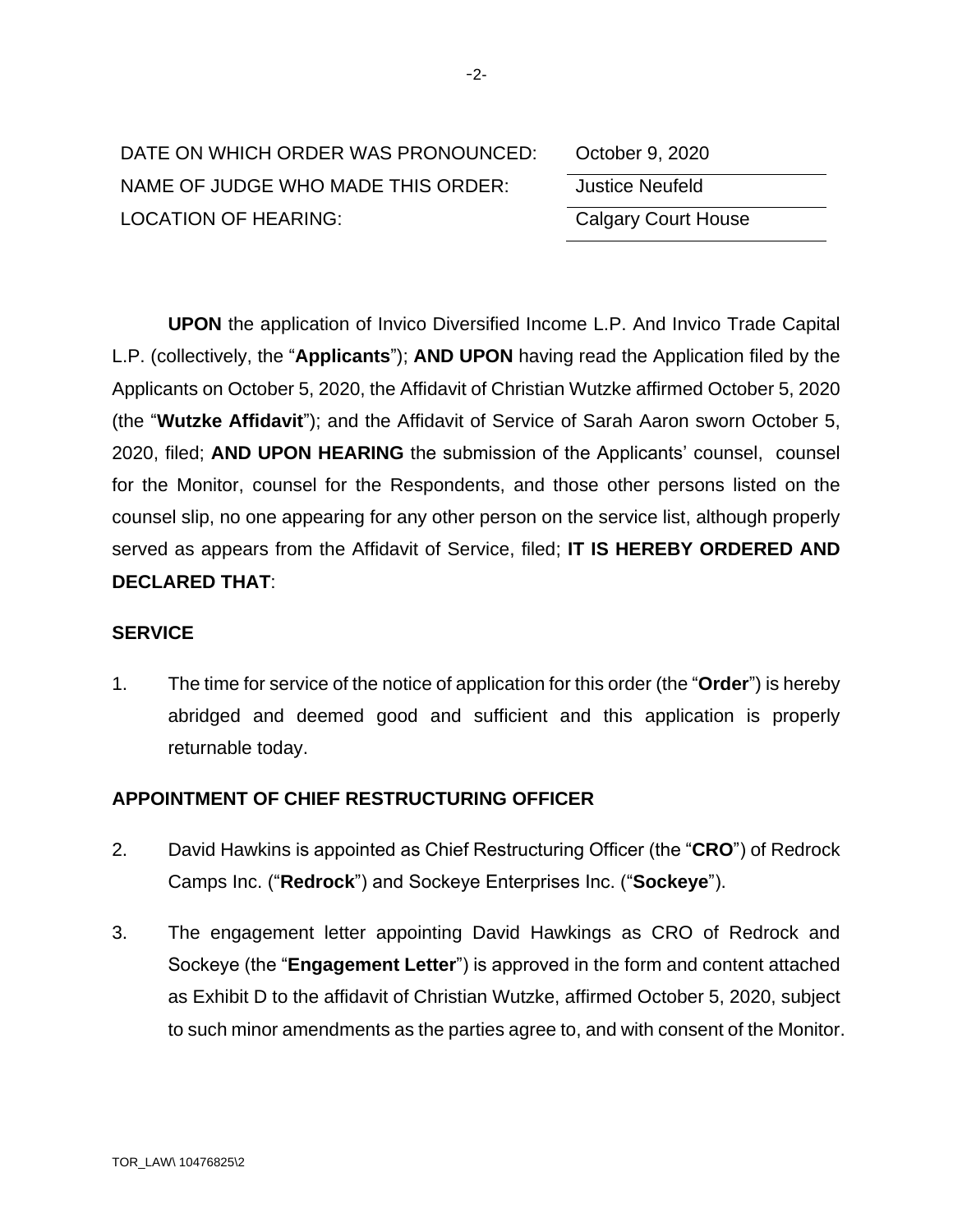- 4. The Monitor is empowered to execute an Engagement Letter with the CRO on behalf of Redrock.
- 5. The parties are authorized to perform all of their obligations pursuant to the Engagement Letter.
- 6. The CRO's indemnity, as set out in the Engagement Letter, is secured by the Directors' Charge set out at paragraph 23 of the Amended and Restated Initial Order.
- 7. In addition to the rights and protections afforded to the CRO by this Court, the CRO shall not be deemed to be a director, officer or trustee of the Respondents.
- 8. The CRO shall not take possession of the Respondents' current and future assets, undertakings and properties of every nature and kind whatsoever, and wherever situate, including all proceeds thereof (the "**Property**") and shall not, by fulfilling its obligations hereunder, be deemed to have taken or maintained possession or control of the Business or the Property, or any part thereof.
- 9. In additional to the rights and protections afforded to the CRO by this Court, the CRO shall not incur any liability or obligation as a result of its appointment or the carrying out of the provisions of this Order, save an except for any liability or obligation incurred as a result of the CRO's gross negligence or wilful misconduct.
- 10. No action or other proceeding shall be commenced directly, or by way of counterclaim, third party claim or otherwise, against or in respect of the CRO, and all rights and remedies of any Person against or in respect of the CRO are hereby stayed and suspended, except with written consent of the CRO and the Monitor. Notice of any such motion seeking leave of this Court shall be served upon the CRO and the Monitor at least seven (7) days prior to the return date of any such motion for leave.

#### **GENERAL**